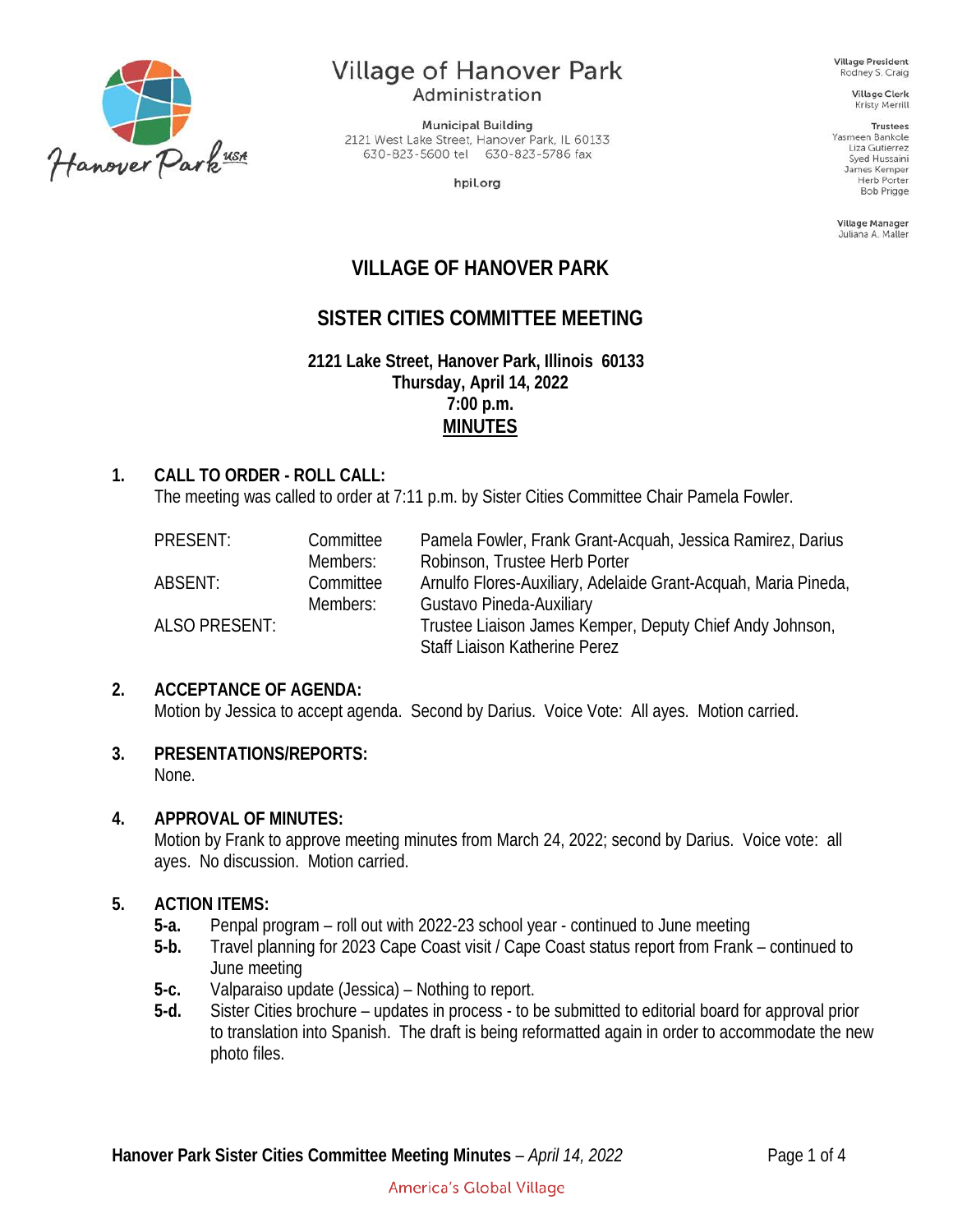- **5-e.** Illinois State Conference, April 22-23, 2022 (Tinley Park/Richton Park) registrations completed for Chair Pamela, Trustee Porter, Adelaide, Frank, Maria, Gustavo, Jessica, Darius (plus Naana Grant-Acquah) – The check for the group registration was mailed to Richton Park host organizer Kenneth Jones. Frank and Adelaide are attending the dinner on Friday, and the other committee members going to the conference will attend both the dinner on Friday and the conference session on Saturday.
- **5-f.** 2022 Juneteenth Event discussion (Saturday, June 18, 2022 Ontarioville Plaza) budget and expenses; flyer distribution; program activities and rough schedule; member updates: music, DJ, demonstration(s), advertising program booklet, vendors, food trucks; identify logistical needs; collaboration with Village Special Events, CIDC & other Village committees; organizing volunteers; Village resources & authorizations; guest list; date of next Juneteenth planning meeting / workshop – Chair Pamela asked about the status of the face painter contract and wanted to know if it could be signed so that we can move forward. Per directions from the Village Manager's office, contracts for the Juneteenth event will need to be reviewed and signed by Village staff after the committee has provided a budget for the event. Trustee Porter instructed that a roll call vote be taken and motioned that the full \$1,500 in the Sister Cities budget to host special events be made available for the 2022 Juneteenth event. Second by Chair Pamela.

Roll Call Vote:

Ayes: Chair Pamela, Frank, Trustee Porter, Jessica, Darius Nays: None Absent: Adelaide, Maria Abstention: None

Motion carried.

Trustee Porter pledged that he would make a personal in-kind contribution in the amount of \$500. Other members and Trustee Liaison Kemper also pledged to make personal in-kind contributions: Darius (\$300); Trustee Kemper (\$200); Frank (\$200).

Jessica began drafting out a preliminary budget based on the anticipated expenses in a spreadsheet Katherine had prepared.

Some additional activity suggestions were discussed including bingo games (Chair Pamela), Double Dutch 40 demonstration (Darius), and bean bag/cornhole board toss. There would be a cost for having bingo with either the purchase or rental of the game equipment. supplies, and prizes. Trustee Porter advised that the speaker would be educational and that he should be given an honorarium with no reference to a proposed amount.

• Flyer – Distribution of the flyer will be made via email to the schools, churches, homeowners associations, and the Sister Cities contact list. Hard copies of the flyer will be made available, as needed, for posting and so that committee members can personally hand out copies. The event will also be promoted via the Village website, social media, electronic signage and other methods typically used. Katherine will be emailing flyers, so you're welcome to provide her with names and email addresses of anyone you'd like to receive a flyer.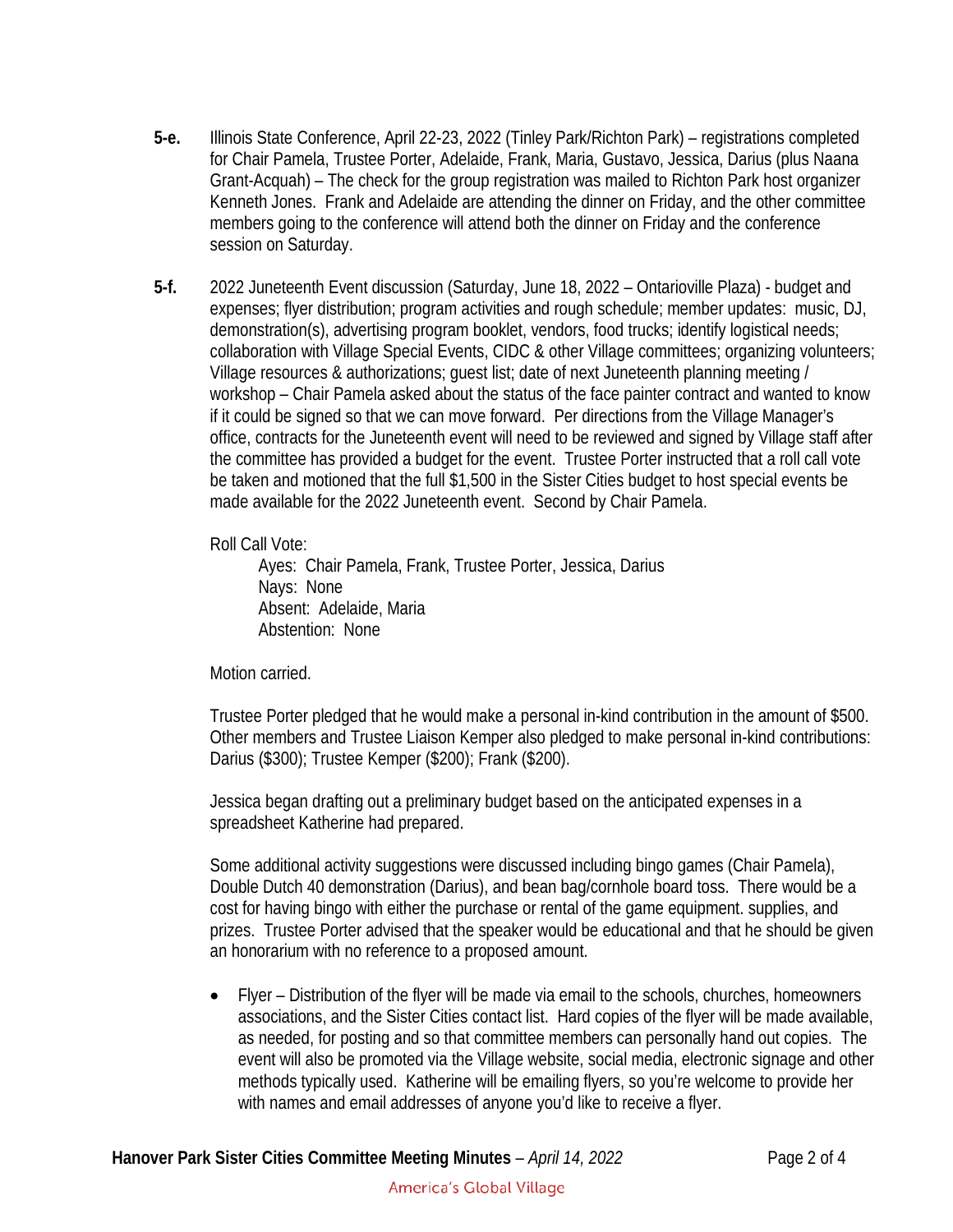- Poster The cost of getting two posters made and mounted on foam board will run approximately \$120 (\$60 each), plus extra for the set- up fee which varies based on the complexity and amount of work required.
- Participation Letter and Ad Book Sponsor Letter Trustee Porter advised that he had prepared two form letters, one to confirm participation and the other for the ad book sponsors. At the meeting, he handed out a draft "participation" letter for member comment. This letter is intended for distribution to the vendors, performers and the face painter. He requested that the participation letter go out on village letterhead over the signatures of the Chair and Trustee Liaison, with electronic signatures to be provided to Katherine. The word, "annual" will be added in the 2<sup>nd</sup> line before the word "Juneteenth" and the draft will be forwarded for editorial board approval prior to distribution to the intended recipients. The other letter for the ad book sponsors wasn't available for review during the meeting, however, a draft of the ad book order form was handed out for discussion.
- Program Advertising Booklet There was discussion regarding the different levels of advertising and the respective price points: Back cover - \$250; Full page ad - \$200; Half page ad - \$125; Quarter page ad - \$75; and Banner - \$25. Trustee Porter recommended that \$200 in ad space be generated by committee members (5) and the trustee liaison (1).

Trustee Porter advised that the program ad book will consist of four sheets of 8-1/2" x 11" paper, folded in half, to form the booklet, and that 200 copies of the booklet will be needed. A price estimate obtained by Trustee Porter from FedEx-Kinko's came in at approximately \$800 which is way too high, so it's necessary to continue a search for a printer that can complete the print job for \$400. Four pages of the booklet will need to be earmarked for the cover, day of event program schedule, national anthem lyrics, Village and committee acknowledgments; and the remainder of the pages will feature advertisements. A graphic designer (Hexon / Park District) will be utilized for the booklet design / set-up and the master copy that will needed by the printer for production of the 200 copies. Trustee Porter advised of the importance of establishing due dates for collecting the ads. June 1<sup>st</sup> will be the first deadline and June 8<sup>th</sup> will be the drop-dead due date.

• Logistical needs – Trustee Kemper shared his preliminary site map. Chair Pamela asked Jessica to be over the logistics and help coordinate the detailed plans that will be needed. A special entrance and a designated area will need to be established for the participants to load and unload equipment. Coordination with Village personnel will be needed for various items including blocking off the street, notifying businesses, traffic control, setting up the two village tents and tables/seating. Additionally, advance instructions will be needed to provide to the event vendors. Chair Pamela asked if there was one particular person on the Village side who has oversight and can provide direction. Due to the varied resources and number of personnel required to plan and work the event, there will need to be a significant amount of planning and coordination among multiple Village departments, including Administration, Public Works, Police and Fire.

Trustee Porter took a moment to extend congratulations to Deputy Chief Johnson on his upcoming promotion to Chief of Police effective upon the retirement of current Chief Mike Menough on May 7.